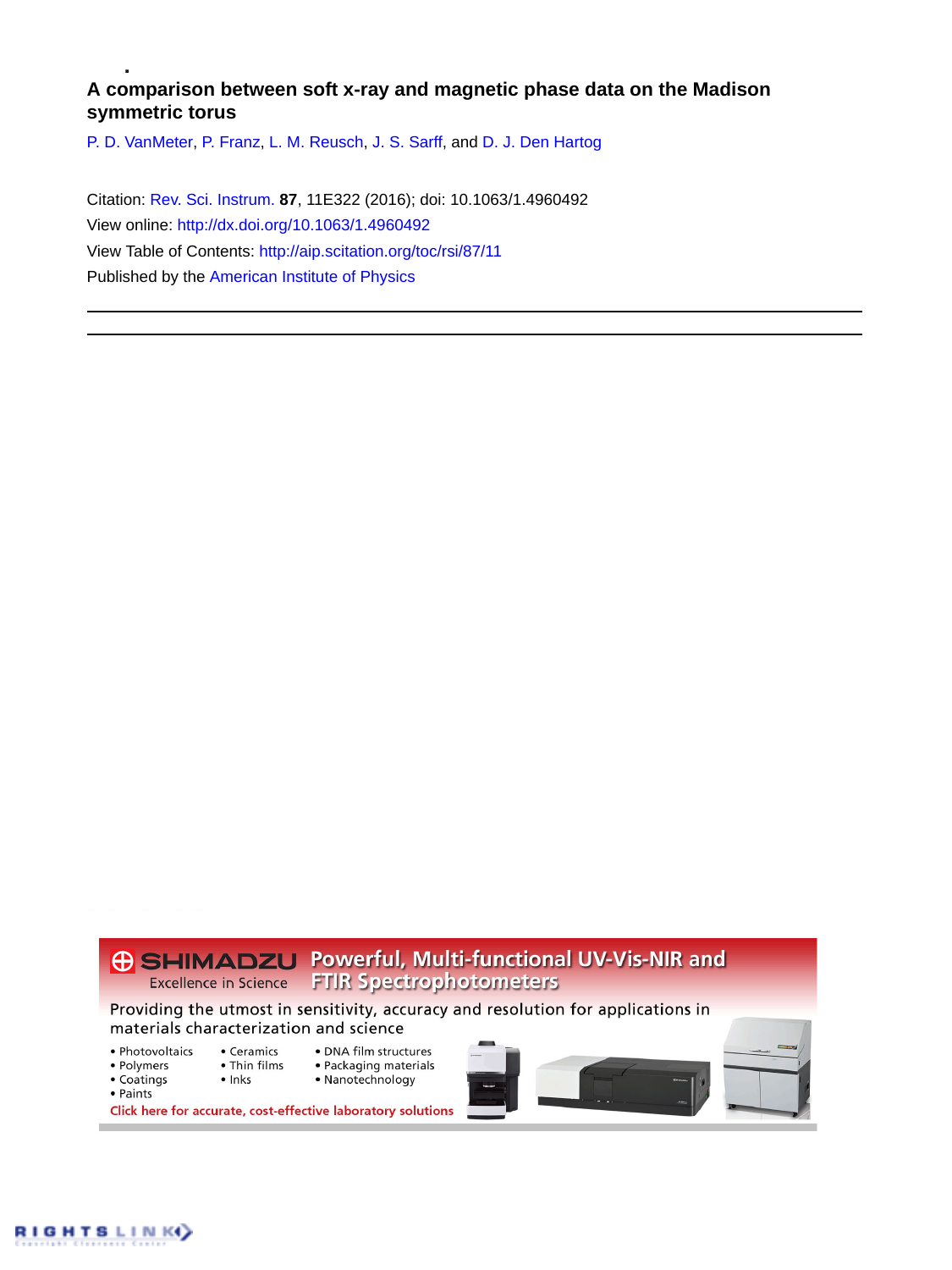

## **[A comparison between soft x-ray and magnetic phase data on the Madison](http://dx.doi.org/10.1063/1.4960492) [symmetric torus](http://dx.doi.org/10.1063/1.4960492)**

P. D. VanMeter,<sup>1[,a\)](#page-1-0)</sup> P. Franz,<sup>2</sup> L. M. Reusch,<sup>1</sup> J. S. Sarff,<sup>1</sup> and D. J. Den Hartog<sup>1</sup> <sup>1</sup>*University of Wisconsin-Madison, Madison, Wisconsin 53706, USA* <sup>2</sup>*Consorzio RFX, Padova, Italy*

(Presented 8 June 2016; received 5 June 2016; accepted 15 July 2016; published online 15 August 2016)

The Soft X-Ray (SXR) tomography system on the Madison Symmetric Torus uses four cameras to determine the emissivity structure of the plasma. This structure should directly correspond to the structure of the magnetic field; however, there is an apparent phase difference between the emissivity reconstructions and magnetic field reconstructions when using a cylindrical approximation. The difference between the phase of the dominant rotating helical mode of the magnetic field and the motion of the brightest line of sight for each SXR camera is dependent on both the camera viewing angle and the plasma conditions. Holding these parameters fixed, this phase difference is shown to be consistent over multiple measurements when only toroidal or poloidal magnetic field components are considered. These differences emerge from physical effects of the toroidal geometry which are not captured in the cylindrical approximation. *Published by AIP Publishing.* [\[http:](http://dx.doi.org/10.1063/1.4960492)//[dx.doi.org](http://dx.doi.org/10.1063/1.4960492)/[10.1063](http://dx.doi.org/10.1063/1.4960492)/[1.4960492\]](http://dx.doi.org/10.1063/1.4960492)

### **I. INTRODUCTION**

The Soft X-Ray (SXR) diagnostic system was constructed on the Madison Symmetric Torus  $(MST)^1$  $(MST)^1$  in order to aid in the study of resistive tearing modes via tomographic reconstruc-tion of emissivity.<sup>[2](#page-3-1)</sup> The current system consists of four cameras spaced at different poloidal angles around a single toroidal position, labeled by the letters A-D, with each of these consisting of ten individual viewing chords. Each chord measures the brightness of the plasma, which is the line-integral of the plasma emissivity, $3$  using two Be filters of different thickness. A cross-sectional map of the emissivity of the plasma can then be reconstructed through a variety of techniques, $4$  or the electron temperature can be directly computed from the ratio of the brightness data between the thick and thin sets of foils.<sup>[3,](#page-3-2)[5](#page-3-4)</sup>

It has been previously established that there is a direct correspondence between magnetic island structures and SXR emissivity structures.<sup>[6](#page-3-5)</sup> These structures appear during quasi-single helicity (QSH) states,<sup>[7](#page-3-6)</sup> where a single m = 1 tearing mode dominates the magnetic spectrum. This paper grew out of an attempt to further characterize this relation at MST. Instead of performing a full tomographic inversion, this technique examines the oscillating raw brightness of the plasma during a QSH state and shows that this corresponds directly to the oscillation of the dominant magnetic mode in a cylindrical approximation, up to a phase shift.

The value of this phase shift, however, is found to be dependent on the plasma conditions and whether the structure is compared to the poloidal or toroidal component of the magnetic field. These deviations are consistent with the effects of toroidal mode-mixing and make the case that consideration

of these effects is essential when comparing measurements between diagnostics located at different toroidal and poloidal angles.

## <span id="page-1-2"></span>**II. ESTIMATING THE PHASE OF THE SXR EMISSIVITY STRUCTURE**

In order to explore the relation between the phase of the dominant mode of the magnetic field and the rotation of the soft x-ray emissivity structure, it is important to first characterize these structures in a self-consistent way. The magnetics array on  $MST<sup>1</sup>$  $MST<sup>1</sup>$  $MST<sup>1</sup>$  measures the amplitudes of both the toroidal and poloidal components of the magnetic field at the device wall, at poloidal angle  $\theta_{mag} = 241^\circ$ , where  $\theta = 0$  is the outboard mid-<br>plane. At every time step, these amplitudes are independently plane. At every time step, these amplitudes are independently fit to a Fourier spectrum of the form

$$
B(\phi) = \sum_{n = -\infty}^{\infty} c_n \cos(n\phi - \delta_n).
$$
 (1)

Here  $B(\phi)$  may be either the poloidal or toroidal component of the magnetic field, and  $\delta_n$  is the phase of the *n*th mode. Since the one-dimensional magnetic array is at a fixed poloidal angle, it does not resolve poloidal harmonics, denoted by the mode number *m*. In practice, however, this is not a problem since the  $m = 1$  mode tends to dominate core tearing mode instabilities in MST.<sup>[8](#page-3-7)</sup>

This analysis considers only periods of time in which the magnetic field decomposition is dominated by a single mode number, *n*, and in which the mode is not wall-locked. This can sometimes happen via an electromagnetic breaking torque associated with eddy current in the metal shell surrounding the plasma. Under these conditions, the poloidal position of the magnetic O-point at a given toroidal location  $\phi$  is given by

<span id="page-1-1"></span>
$$
\theta_{op,n}(t) = n\phi + \theta - \delta_n(t). \tag{2}
$$

Note: Contributed paper, published as part of the Proceedings of the 21st Topical Conference on High-Temperature Plasma Diagnostics, Madison, Wisconsin, USA, June 2016.

<span id="page-1-0"></span>a)Electronic mail: pvanmeter@wisc.edu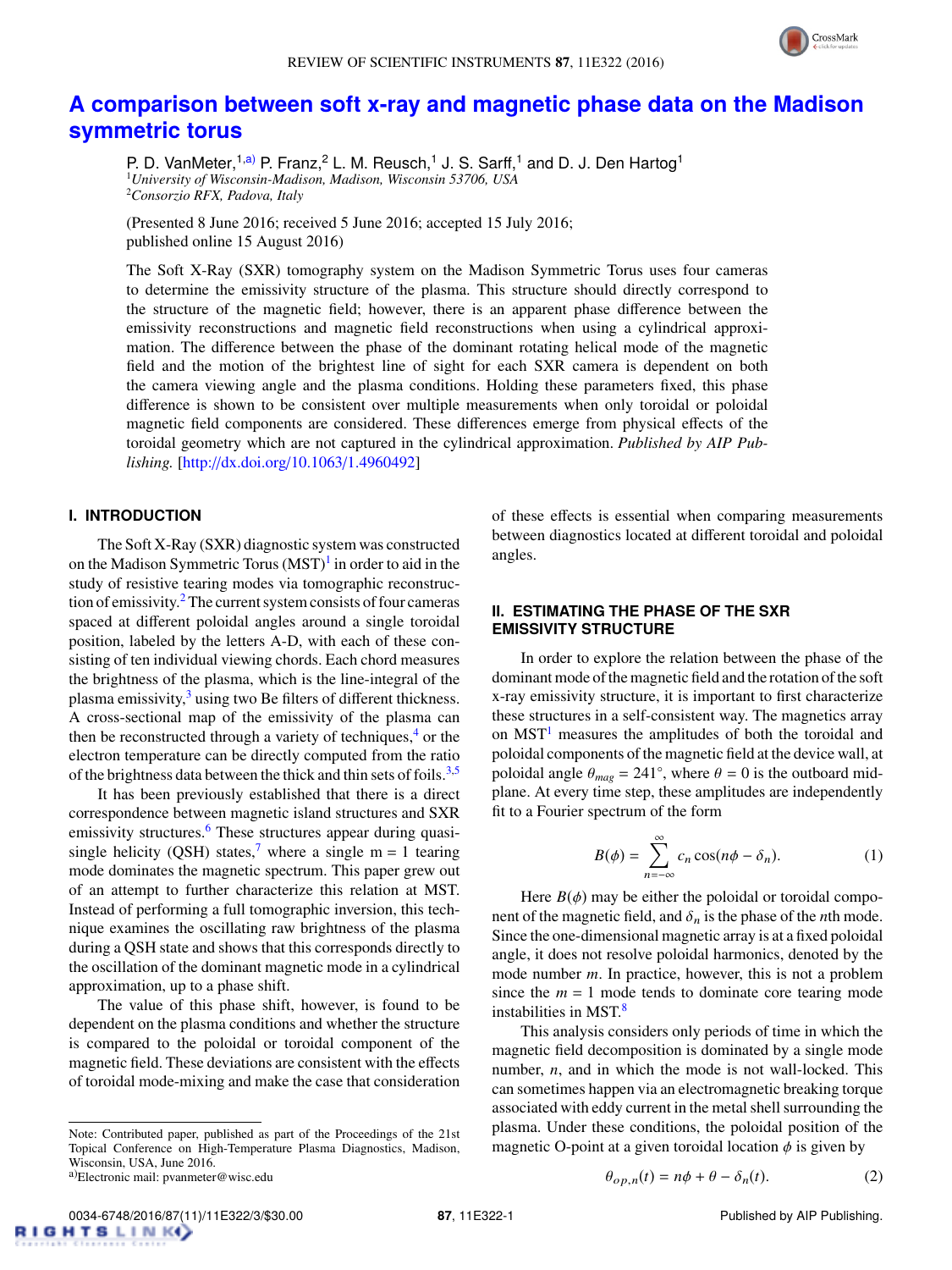This relation assumes cylindrical symmetry, which is often sufficient for describing RFP dynamics. The consequence of the actual toroidal geometry is one of the main points of this paper and the topic of discussion in Section [IV.](#page-3-8)

The soft X-ray diagnostic on MST consists of four individual x-ray cameras, each at the same toroidal angle  $(\phi = 90^{\circ})$ <br>and different poloidal angles. Although the system is canable and different poloidal angles. Although the system is capable of performing a full tomographic reconstruction to produce an emissivity map of a cross section of the plasma, for this analysis, it suffices to consider only the raw brightness data. If it is assumed that the brightest point in the plasma corresponds to the O-point of the rotating magnetic island structure, $\frac{7}{1}$  $\frac{7}{1}$  $\frac{7}{1}$  then the impact parameter of the brightest line of sight for a given SXR camera can be expected to oscillate like

$$
p_{max}^S(t) = A_0^S - (A_1^S)^2 \sin \left(\theta_{op}(t) - \theta^S + F(f)\right), \tag{3}
$$

where  $S \in \{A, B, C, D\}$  is the SXR camera label. The impact parameter p is the distance of the line of sight from the geometric axis.  $A_0$  and  $A_1$  are fitting parameters determining the offset and amplitude of the oscillation. These vary by camera location and are not important to the analysis presented here. function to account for the frequency-dependence of the digital S is the poloidal angle of the camera *S*.  $F(f)$  is an additional amplifiers. In this analysis,  $F(f)$  is assumed to behave approximately as a first-order polynomial determined from a prior calibration of the equipment.

Making the assumptions that lead to Equation  $(2)$ , the argument of the sinusoidal term can be rewritten in terms of another fitting parameter and the phase of the dominant magnetic mode,

$$
\theta_{op}(t) - \theta^S = (n \times 90^\circ + 241^\circ - \theta^S - \Delta\delta) - \delta_n(t)
$$
  

$$
\equiv A_2^S - \delta_n(t).
$$
 (4)

An additional term,  $\Delta \delta$ , is introduced here as a measure of the deviation from cylindrical geometry to account for effects related to toridicity. That is, if the cylindrical approximation is a good assumption, then it will be found that  $\Delta \delta = 0$ . This is the parameter that this paper is concerned with measuring.

In order to determine the maximum impact parameter for a given camera at a given instant in time, it is necessary to interpolate between the ten available lines of sight. This is done most easily by fitting a second-order polynomial in the impact parameter to the raw brightness data via a standard SVD-fit routine<sup>[9](#page-3-9)</sup> and determining the coordinate which maximizes that function. An example of this type of fit, as well as the quality of the quadratic approximation, is shown in Fig. [1.](#page-2-0)

This technique can be performed over multiple timesteps in order to produce the time evolution of  $p_{max}^S$  for each of the four cameras. These data are then fitted to the functional form of Equation [\(3\)](#page-2-1) with the argument of the sinusoidal term written in the form of Equation [\(4\).](#page-2-2) This was performed via a nonlinear least-squares algorithm,<sup>[9](#page-3-9)</sup> using  $\Delta\delta = 0$  as the starting point for the computation and taking the values of  $\delta_n(t)$  directly from the magnetic array measurements. Fig. [2](#page-2-3) shows data points from a typical QSH period as observed for camera A and its best fit. The fit is qualitatively good, with some deviation expected due to the minimal presence of other

<span id="page-2-0"></span>

<span id="page-2-1"></span>FIG. 1. Example of the SXR brightness data vs. impact parameter fit to a quadratic polynomial for cameras A (top) and B (bottom). The lines show the location of peak brightness and associated uncertainty. The SXR camera layout is also shown.

toroidal modes. We also observe good agreement between the frequency of the SXR and magnetics array datasets.

The data obtained through this method can be compared against data synthetically generated using a perfect cylindrical geometry. This was performed with a computer simulation of the SXR system, assuming a 6 cm Shafranov shift and a single hot island ( $T_{e,max} = 1350$  eV for the bulk and 1650 eV for the island). This helical structure was considered at several different poloidal angles, and the simulated magnetic phase was calculated using Equation [\(4\)](#page-2-2) with  $\Delta \delta = 0$ , thus assuming exactly one dominant toroidal mode and perfect cylindrical geometry. This provides a value of the fit parameter  $A_2^S$  which takes into account the effects of diagnostic geometry.  $\Delta \delta$  is then determined by comparing the value of  $A_2^S$  as determined from the data to this "ideal case."

### <span id="page-2-2"></span>**III. SUMMARY OF RESULTS**

Using the procedures described in Section  $II$ , the parameter <sup>∆</sup>δ was calculated for four different cases, considering two different sets of plasma conditions and considering the phase of both the poloidal and toroidal magnetic field components separately. The two different sets of plasma conditions consid-ered, referred to as Pulsed Poloidal Current Drive (PPCD)<sup>[10](#page-3-10)[,11](#page-3-11)</sup>

<span id="page-2-3"></span>

FIG. 2. Oscillation of the impact parameter of the brightest line of sight over time for shot # 1150324080. The points represent data, and the solid line is the fit model.